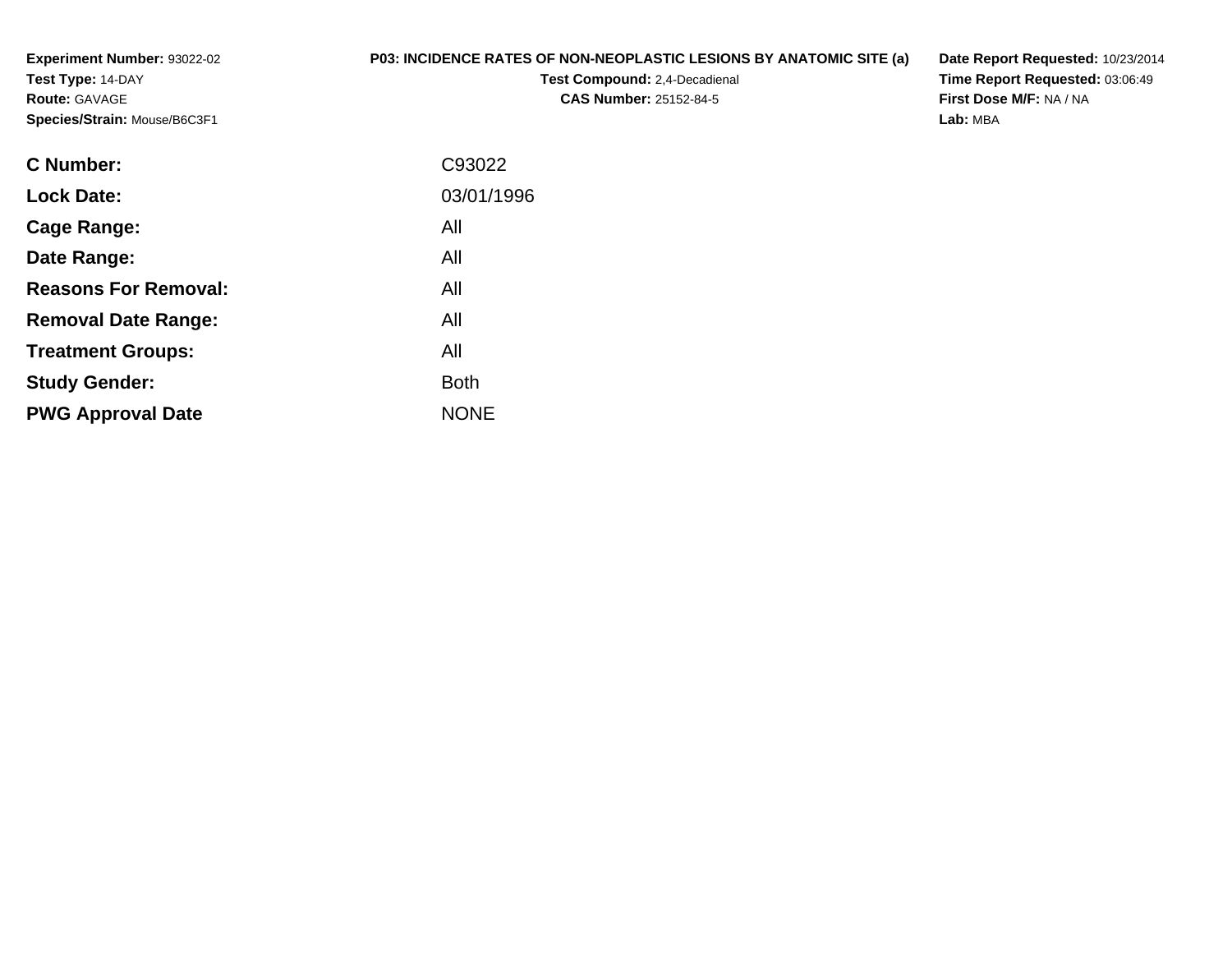| <b>Experiment Number: 93022-02</b><br>Test Type: 14-DAY<br>Route: GAVAGE<br>Species/Strain: Mouse/B6C3F1 |                     | P03: INCIDENCE RATES OF NON-NEOPLASTIC LESIONS BY ANATOMIC SITE (a)<br>Test Compound: 2,4-Decadienal<br><b>CAS Number: 25152-84-5</b> | Date Report Requested: 10/23/2014<br>Time Report Requested: 03:06:49<br>First Dose M/F: NA / NA<br>Lab: MBA |                 |              |                              |
|----------------------------------------------------------------------------------------------------------|---------------------|---------------------------------------------------------------------------------------------------------------------------------------|-------------------------------------------------------------------------------------------------------------|-----------------|--------------|------------------------------|
| <b>B6C3F1 Mouse MALE</b>                                                                                 | <b>MG/KG</b><br>0.0 | <b>MG/KG</b><br>45.0                                                                                                                  | 133.0 MG/KG                                                                                                 | 400.0 MG/KG     | 1200.0 MG/KG | 3600.0 MG/KG                 |
| <b>Disposition Summary</b>                                                                               |                     |                                                                                                                                       |                                                                                                             |                 |              |                              |
| <b>Animals Initially In Study</b><br><b>Early Deaths</b>                                                 | 5                   | $5\phantom{.0}$                                                                                                                       | $5\phantom{.0}$                                                                                             | $5\phantom{.0}$ | 5            | 5                            |
| <b>Moribund Sacrifice</b><br><b>Natural Death</b>                                                        |                     |                                                                                                                                       |                                                                                                             |                 | 1            | $\mathbf{3}$<br>$\mathbf{2}$ |
| <b>Survivors</b>                                                                                         |                     |                                                                                                                                       |                                                                                                             |                 |              |                              |
| <b>Terminal Sacrifice</b>                                                                                | $\sqrt{5}$          | $5\phantom{.0}$                                                                                                                       | ${\bf 5}$                                                                                                   | $5\phantom{.0}$ | 4            |                              |
| <b>Animals Examined Microscopically</b>                                                                  | 5                   |                                                                                                                                       |                                                                                                             | 5               | 5            | $5\phantom{.0}$              |
| <b>ALIMENTARY SYSTEM</b>                                                                                 |                     |                                                                                                                                       |                                                                                                             |                 |              |                              |
| Intestine Large, Colon                                                                                   | (0)                 | (0)                                                                                                                                   | (0)                                                                                                         | (0)             | (0)          | (1)                          |
| Intestine Large, Rectum                                                                                  | (0)                 | (0)                                                                                                                                   | (0)                                                                                                         | (0)             | (0)          | (1)                          |
| Liver                                                                                                    | (5)                 | (0)                                                                                                                                   | (0)                                                                                                         | (0)             | (5)          | (5)                          |
| Necrosis, Focal                                                                                          |                     |                                                                                                                                       |                                                                                                             |                 | 1(20%)       | 1(20%)                       |
| Pancreas                                                                                                 | (0)                 | (0)                                                                                                                                   | (0)                                                                                                         | (0)             | (0)          | (2)                          |
| Necrosis, Focal                                                                                          |                     |                                                                                                                                       |                                                                                                             |                 |              | 2 (100%)                     |
| Stomach, Forestomach                                                                                     | (5)                 | (0)                                                                                                                                   | (0)                                                                                                         | (5)             | (5)          | (5)                          |
| Ulcer, Acute, Diffuse                                                                                    |                     |                                                                                                                                       |                                                                                                             |                 |              | 5 (100%)                     |
| Ulcer, Chronic Active, Focal                                                                             |                     |                                                                                                                                       |                                                                                                             |                 | 5 (100%)     |                              |
| CARDIOVASCULAR SYSTEM<br>None                                                                            |                     |                                                                                                                                       |                                                                                                             |                 |              |                              |
| <b>ENDOCRINE SYSTEM</b><br>None                                                                          |                     |                                                                                                                                       |                                                                                                             |                 |              |                              |
| <b>GENERAL BODY SYSTEM</b><br>None                                                                       |                     |                                                                                                                                       |                                                                                                             |                 |              |                              |
| <b>GENITAL SYSTEM</b><br>None                                                                            |                     |                                                                                                                                       |                                                                                                             |                 |              |                              |
| <b>HEMATOPOIETIC SYSTEM</b>                                                                              |                     |                                                                                                                                       |                                                                                                             |                 |              |                              |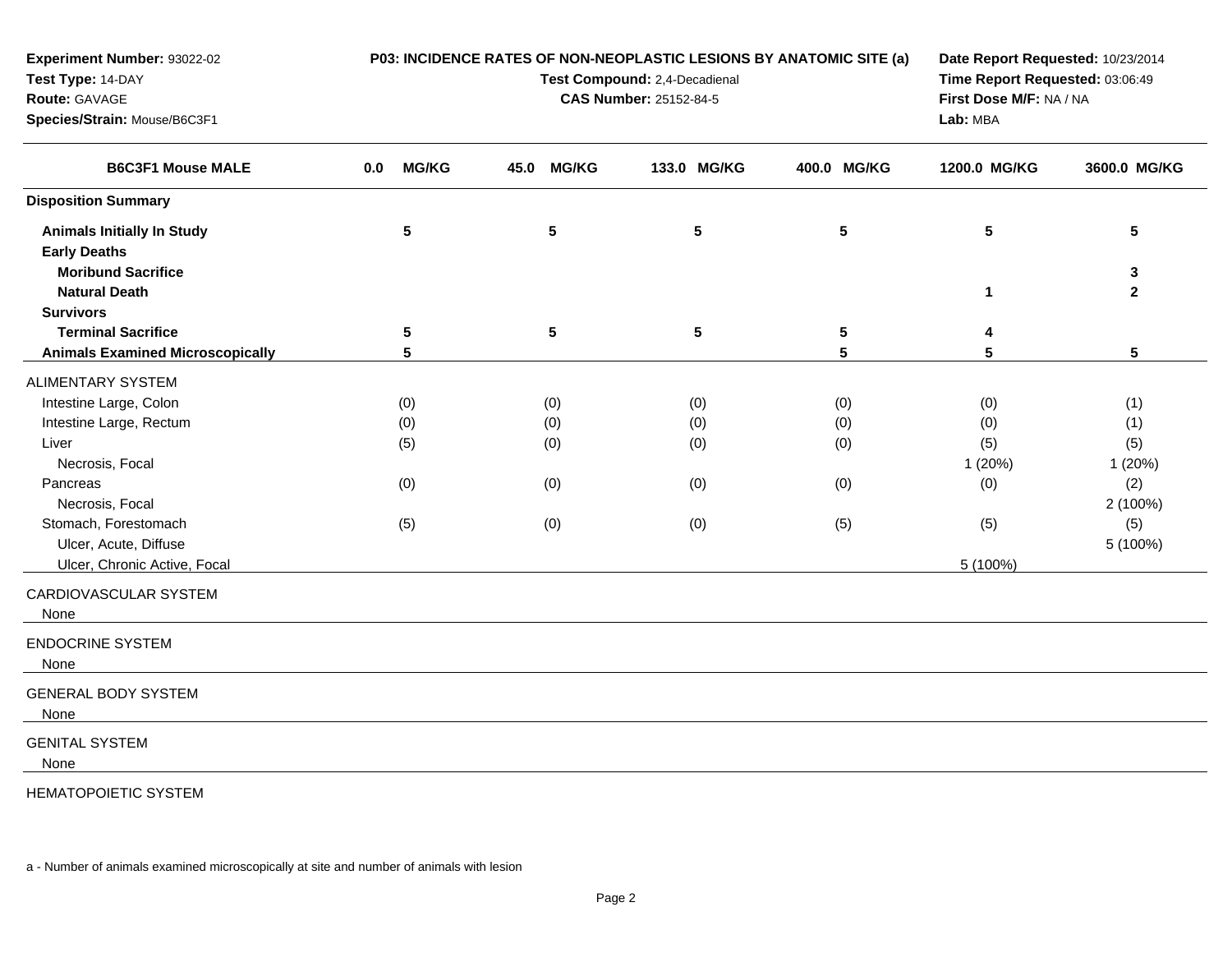| Experiment Number: 93022-02                                   | P03: INCIDENCE RATES OF NON-NEOPLASTIC LESIONS BY ANATOMIC SITE (a) |                               |      |              |                               |             | Date Report Requested: 10/23/2014 |                                 |  |  |
|---------------------------------------------------------------|---------------------------------------------------------------------|-------------------------------|------|--------------|-------------------------------|-------------|-----------------------------------|---------------------------------|--|--|
| Test Type: 14-DAY                                             |                                                                     | Test Compound: 2,4-Decadienal |      |              |                               |             |                                   | Time Report Requested: 03:06:49 |  |  |
| Route: GAVAGE                                                 |                                                                     |                               |      |              | <b>CAS Number: 25152-84-5</b> |             | First Dose M/F: NA / NA           |                                 |  |  |
| Species/Strain: Mouse/B6C3F1<br><b>B6C3F1 Mouse MALE</b>      |                                                                     |                               |      |              |                               |             | Lab: MBA                          |                                 |  |  |
|                                                               | 0.0                                                                 | <b>MG/KG</b>                  | 45.0 | <b>MG/KG</b> | 133.0 MG/KG                   | 400.0 MG/KG | 1200.0 MG/KG                      | 3600.0 MG/KG                    |  |  |
| Spleen<br>Hematopoietic Cell Proliferation<br>Necrosis, Focal |                                                                     | (0)                           |      | (0)          | (0)                           | (0)         | (1)                               | (2)<br>1(50%)<br>2 (100%)       |  |  |
| <b>INTEGUMENTARY SYSTEM</b><br>None                           |                                                                     |                               |      |              |                               |             |                                   |                                 |  |  |
| MUSCULOSKELETAL SYSTEM<br>None                                |                                                                     |                               |      |              |                               |             |                                   |                                 |  |  |
| <b>NERVOUS SYSTEM</b><br>None                                 |                                                                     |                               |      |              |                               |             |                                   |                                 |  |  |
| <b>RESPIRATORY SYSTEM</b><br>None                             |                                                                     |                               |      |              |                               |             |                                   |                                 |  |  |
| SPECIAL SENSES SYSTEM<br>None                                 |                                                                     |                               |      |              |                               |             |                                   |                                 |  |  |
| <b>URINARY SYSTEM</b><br>Kidney                               |                                                                     | (5)                           |      | (0)          | (0)                           | (0)         | (5)                               | (4)                             |  |  |
| Inflammation, Acute                                           |                                                                     |                               |      |              |                               |             |                                   | 1(25%)                          |  |  |

\*\*\*END OF MALE DATA\*\*\*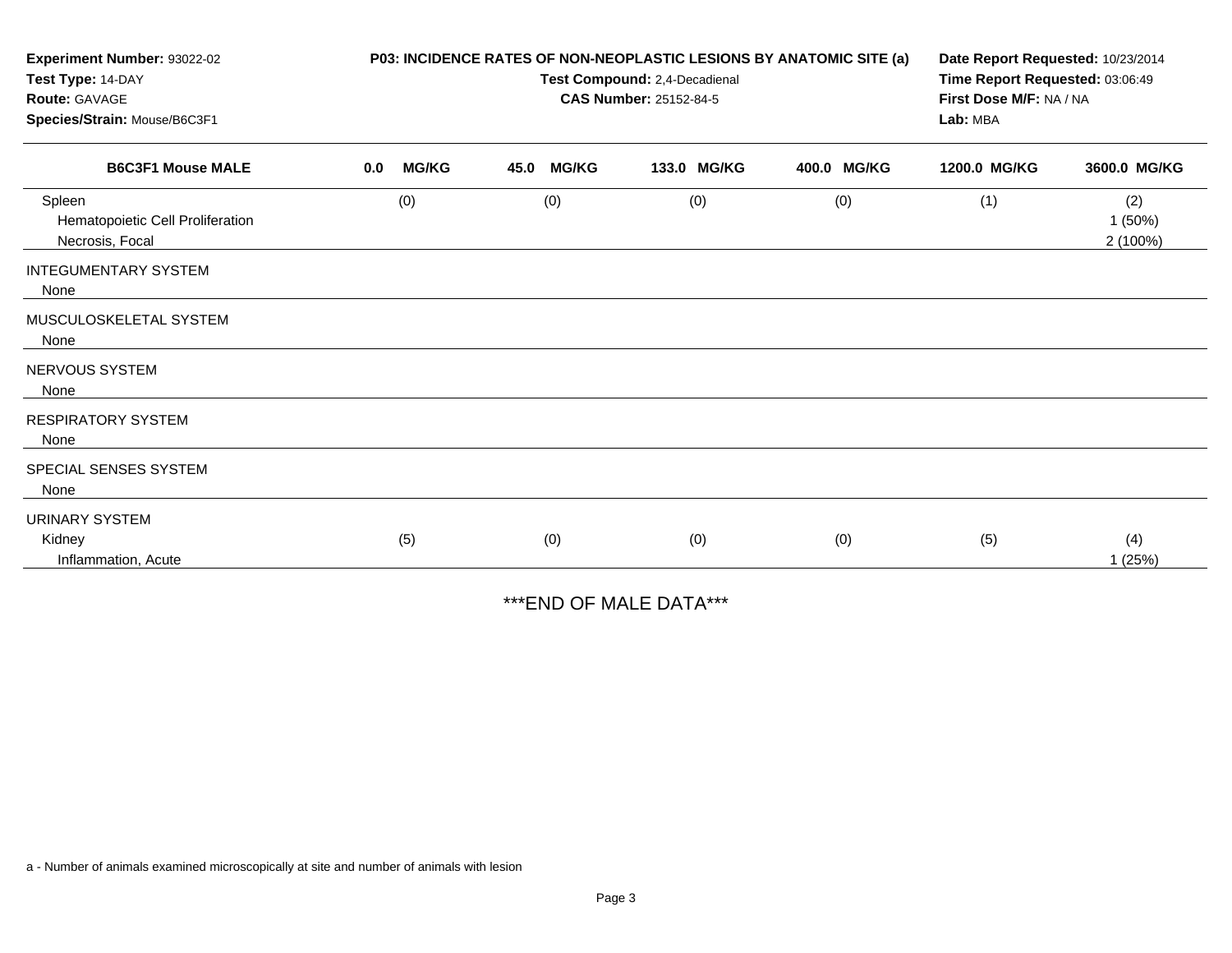| Experiment Number: 93022-02<br>Test Type: 14-DAY<br>Route: GAVAGE                     |                     | P03: INCIDENCE RATES OF NON-NEOPLASTIC LESIONS BY ANATOMIC SITE (a)<br>Test Compound: 2,4-Decadienal<br><b>CAS Number: 25152-84-5</b> | Date Report Requested: 10/23/2014<br>Time Report Requested: 03:06:49<br>First Dose M/F: NA / NA |                 |                 |                   |
|---------------------------------------------------------------------------------------|---------------------|---------------------------------------------------------------------------------------------------------------------------------------|-------------------------------------------------------------------------------------------------|-----------------|-----------------|-------------------|
| Species/Strain: Mouse/B6C3F1<br><b>B6C3F1 Mouse FEMALE</b>                            |                     |                                                                                                                                       |                                                                                                 |                 | Lab: MBA        |                   |
|                                                                                       | <b>MG/KG</b><br>0.0 | 45.0 KG/KG                                                                                                                            | 133.0 MG/KG                                                                                     | 400.0 MG/KG     | 1200.0 MG/KG    | 3600.0 MG/KG      |
| <b>Disposition Summary</b>                                                            |                     |                                                                                                                                       |                                                                                                 |                 |                 |                   |
| <b>Animals Initially In Study</b><br><b>Early Deaths</b><br><b>Moribund Sacrifice</b> | $5\phantom{.0}$     | $5\phantom{.0}$                                                                                                                       | ${\bf 5}$                                                                                       | $5\phantom{a}$  | $5\phantom{.0}$ | 5                 |
| <b>Natural Death</b>                                                                  |                     |                                                                                                                                       |                                                                                                 |                 | $\mathbf{1}$    | 3<br>$\mathbf{2}$ |
| <b>Survivors</b>                                                                      |                     |                                                                                                                                       |                                                                                                 |                 |                 |                   |
| <b>Terminal Sacrifice</b>                                                             | $5\phantom{.0}$     | $5\phantom{.0}$                                                                                                                       | $5\phantom{.0}$                                                                                 | $5\phantom{.0}$ | 4               |                   |
| <b>Animals Examined Microscopically</b>                                               | 5                   |                                                                                                                                       |                                                                                                 | 5               | 5               | 5 <sup>5</sup>    |
| <b>ALIMENTARY SYSTEM</b>                                                              |                     |                                                                                                                                       |                                                                                                 |                 |                 |                   |
| Gallbladder                                                                           | (0)                 | (0)                                                                                                                                   | (0)                                                                                             | (0)             | (0)             | (1)               |
| Liver                                                                                 | (5)                 | (0)                                                                                                                                   | (0)                                                                                             | (0)             | (5)             | (5)               |
| Necrosis, Focal                                                                       |                     |                                                                                                                                       |                                                                                                 |                 | 1(20%)          | 1(20%)            |
| Pancreas                                                                              | (0)                 | (0)                                                                                                                                   | (0)                                                                                             | (0)             | (1)             | (2)               |
| Necrosis, Focal                                                                       |                     |                                                                                                                                       |                                                                                                 |                 | 1 (100%)        | 2 (100%)          |
| Stomach, Forestomach                                                                  | (5)                 | (0)                                                                                                                                   | (0)                                                                                             | (5)             | (5)             | (5)               |
| Necrosis, Diffuse                                                                     |                     |                                                                                                                                       |                                                                                                 |                 |                 | 3(60%)            |
| Necrosis, Focal                                                                       |                     |                                                                                                                                       |                                                                                                 |                 | 1(20%)          |                   |
| Ulcer, Acute, Diffuse                                                                 |                     |                                                                                                                                       |                                                                                                 |                 |                 | 2(40%)            |
| Ulcer, Chronic Active, Focal                                                          |                     |                                                                                                                                       |                                                                                                 |                 | 4 (80%)         |                   |
| CARDIOVASCULAR SYSTEM<br>None                                                         |                     |                                                                                                                                       |                                                                                                 |                 |                 |                   |
| <b>ENDOCRINE SYSTEM</b><br>None                                                       |                     |                                                                                                                                       |                                                                                                 |                 |                 |                   |
| <b>GENERAL BODY SYSTEM</b><br>None                                                    |                     |                                                                                                                                       |                                                                                                 |                 |                 |                   |
| <b>GENITAL SYSTEM</b>                                                                 |                     |                                                                                                                                       |                                                                                                 |                 |                 |                   |
| Ovary                                                                                 | (0)                 | (0)                                                                                                                                   | (0)                                                                                             | (0)             | (0)             | (1)               |